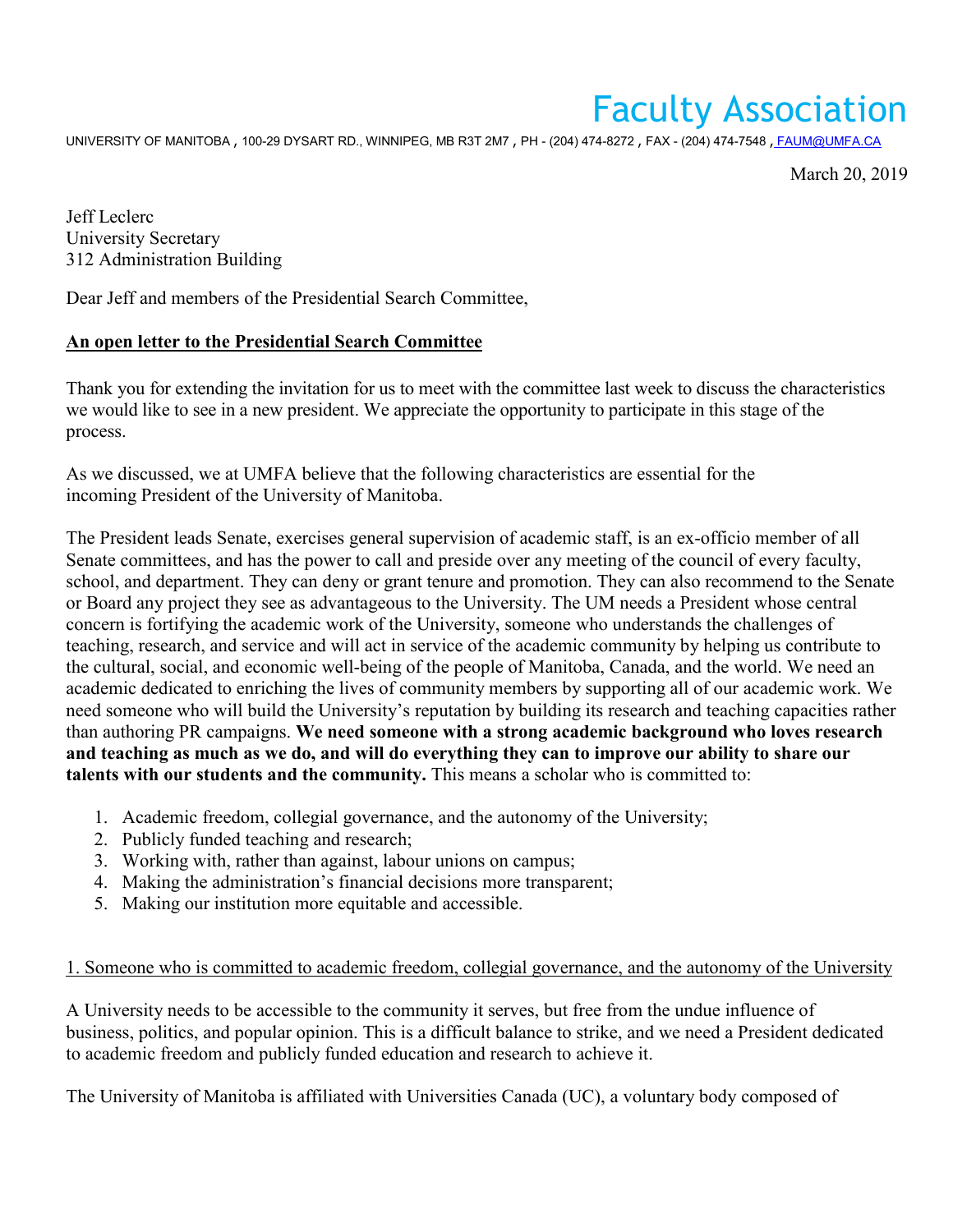University presidents from across Canada. Part of the criteria for Membership is conforming to UC's statement on Academic Freedom. This *sounds* great, but that statement conflates university autonomy and the academic freedom of the individual researchers, teachers, librarians, and archivists at the university.

The issue, from the perspective of independent teachers and researchers, is that Academic Freedom means more than autonomy from special interest groups, government, and the like – it also means that individual academics are free from similar pressures *from their own administration*. Unlike other employees, we have the right and duty to make critique of our employers. We also have the right to freedom of extra-mural speech (exercising our civil rights to speak in our own names without threat of sanction from our employer) and the freedom to serve the community as we see fit (for example, sharing our academic expertise with civil society groups, whether they're controversial or not).

Universities Canada doesn't recognize this, and it has real effects: not long ago, in the name of institutional integrity the Principle and Vice-Chancellor (the highest academic post) of McGill removed the head of a research institute who was exercising his academic freedom (see the end of this letter for a link to the CAUT report penned by U of M's Dr. Mark Gabbert). We've faced similar challenges here, and there are 3 CAUT academic freedom reports from the last decade to prove it. Whether or not they agree with what we say, **we need a president who will advocate for our Academic Freedom both inside and outside the University's walls, and build a workplace that promotes the exercise of that right.**

We also need a President committed to collegial governance. While the University has to contend with the realities of economics, we don't need someone who will run the University as one might run a business: directing the operations of the University to service the labour market and the perceived needs of business, failing to see the social and intellectual importance of 'unprofitable' research and education programs, partnering with for-profit academic institutions, treating academics like employees rather than colleagues, or embarking on capital-intensive projects only marginally connected to the institution's mission. We need someone who is willing to build a vision of the future with us rather than impose their vision on us. This means someone whose primary goal is to empower the Senate as the key policy driver of the University, and work with the Board of Governors to make that vision a reality.

A University's Board of Governors serves an important function: composed of community Members, it can organize the financial and human support needed to carry out the academic work of the University. It does so with an eye to the needs of those the University serves. Since the 1990s, however, University Senates have been increasingly subordinated to their Boards of Governors rather than supported by them. This is in part the result of cuts to Federal transfers wrought by the Liberal government in the 90s, but also the rightward shift of the provincial government. This is made clear in the University's strategic plan devised under the leadership of President Naimark in 1994 ("Plan 2000"):

The Board of Governors has concluded that changes are needed in its role and *modus operandi* to bring them in line with current challenges and needs. In particular the Board has concluded that its stewardship must embrace, more fully than in the past, the whole of the University's mission, including its academic aspects.

That change in orientation had no small part in precipitating the longest strike in the University's history – just over three long weeks – as the Board of Governors insisted the administration be given the ability to declare academics redundant in the face of budget shortfalls. This was a threat to academic freedom, and the administration was eventually convinced it had erred in jeopardizing it. A similar threat faces us now, with the past New Democratic provincial government eliminating COPSE – the arm's length body that provided some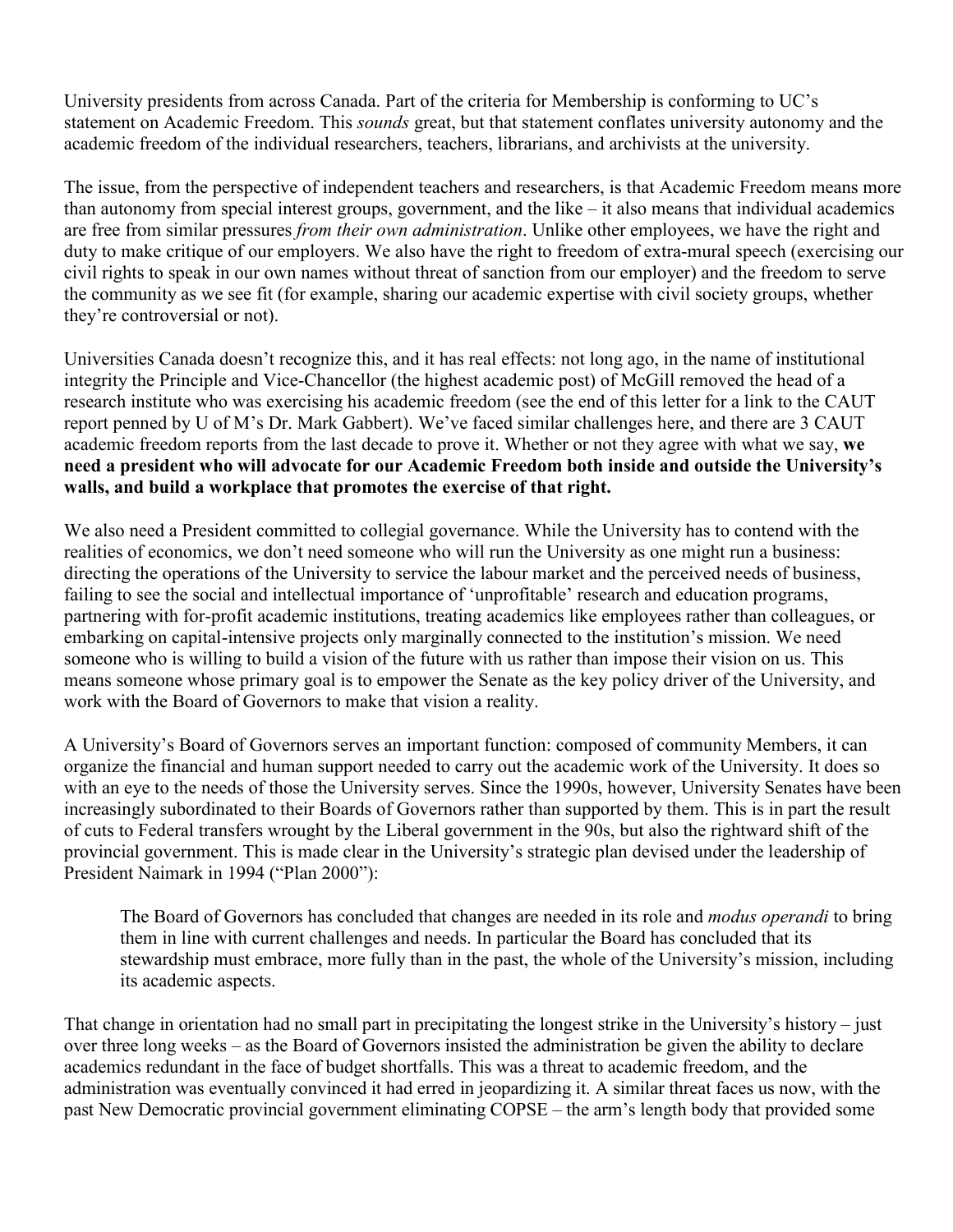distance between Manitoba's universities and its government – and the current Conservative government directly intervening in the bargaining efforts here at the U of M, this time precipitating another long strike. The University deserves a president that will push back against these currents and assert the autonomy of our institution.

Our Senate suffers from the 'stagflation' of longer agendas and shorter meetings, leaving little time for contemplation and debate of the University's academic direction. **We need a university president who will empower Senate by both encouraging discussion and debate, and work with the University's Board to make Senate's vision a reality.** We need a president who will impress upon Board Members the importance of pure and applied research, Academic Freedom, and the University's role in the community as a thought leader that must stake out unpopular positions and state uncomfortable truths.

The commitment to collegial governance must also be extended to our faculties and departments: they are the ones with expertise in their academic fields and thus must have central involvement in the multitude of decisions that impact how the university will fulfill its mission, and who will execute it. Our next President should make a commitment to increase the power of these local Councils.

### 2. Someone who will advocate for publicly funded teaching and research

The University of Manitoba is operating in a challenging political environment where funding to the University is decreasing, post-secondary education is becoming less affordable and accessible, and provincial governments are violating the autonomy of the university by interfering with operational and strategic decisions. We need to select a President who strongly believes in the autonomy of the University and publicly funded teaching and research, who understands these challenges, and who we know will navigate the landscape effectively both behind closed doors and in the public eye.

The Manitoba Organization of Faculty Associations (MOFA) has recently released research showing that increasing students' tuition decreases access to those who are least able to afford the costs of a University education, and diverts students from vocations that have lower salaries but address important social needs. We need a president who either already has, or will make, strong links to communities all over the province – with parents, aboriginal communities, and civil society groups – and build the political will to fund a University that is both accessible to all the bright minds that wish to join us and supportive of all the academics and forms of research, teaching, and community service that make the UM happen.

## 3. Someone who will work with labour unions, rather than against them

While we have a great deal of freedom in our work, when it comes down to it the majority of academics at the U of M are unionized employees subject to the direction of their employer, the University administration. Many of the freedoms we have – to teach and evaluate students in the best way we know how, to research topics that we think are important, to offer our expertise to the community at large – exist in our Collective Agreement and we work hard to maintain them. In the last decade or so we have gone to the Manitoba Labour Board with complaints three times and come back with three decisions in our favour. We have also had a three-week long strike that could have been avoided had the administration shown greater resolve in pushing back against government directives and bargained more freely on issues of collegial governance. As a democratic organization made up of the University's full-time academics, the Faculty Association isn't an impediment to the wellbeing of the University – it's a resource for its improvement. It should be treated as one.

Ours is not the only union on campus, as a whole host of the University's workforce is unionized. Part-time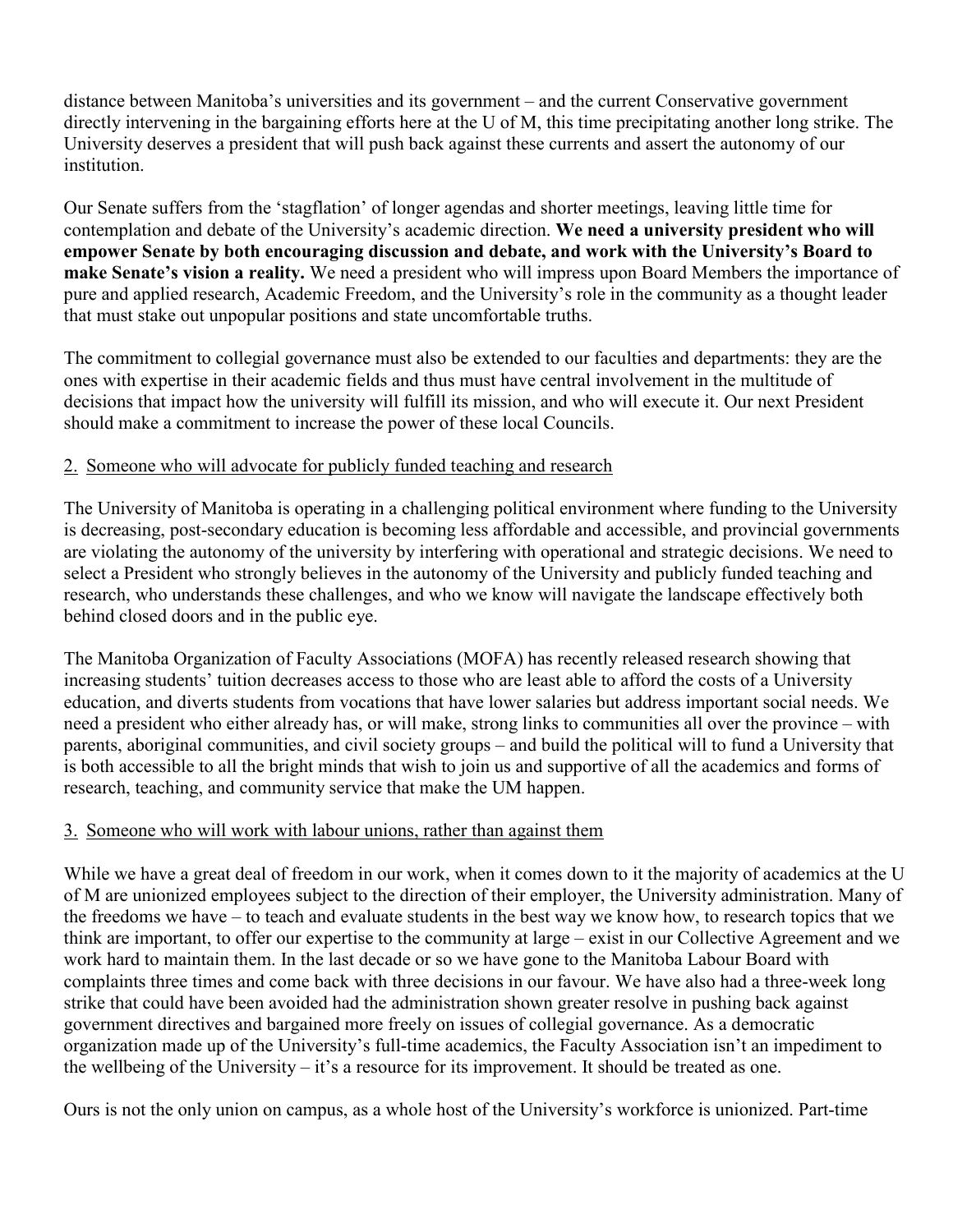academics, administrative assistants, library assistants, technicians of all kinds, IT personnel, power engineers, tradespeople, caretakers, residence staff, groundskeepers, truck drivers, food service workers, the bus drivers that bring us to campus, and more all make this campus run, and many of them are in labour unions that fight for safe and healthy workplaces. Every worker at the University – unionized and non-unionized – contributes to make the UM happen and **we need a President who will work with campus unions and other employee groups to ensure** *all* **university workers are part of accomplishing the University's mission.**

#### 4. Someone who will make the administration's financial decisions more transparent

I have some experience with this, as I am a trained accountant who teaches and researches here at the UM. While the administration often claims that cuts to faculty budgets are necessary to make up for shortfalls in funding, operating revenues greatly exceed operating expenditures and surpluses are principally diverted to capital projects. The administration has also embarked on a new budget system that will affect the resources available to individual academic units, affect incentives, and expose units to greater uncertainty. My own research shows that the administration has altered the way it reports the University's finances in response to various questions put to it by the Faculty Association, thereby making it more difficult to assess the administration's resources. **We need a University President who understands the advantages and disadvantages of their budgetary systems, and who will adopt measures to reduce those disadvantages where possible. We also need a University President who prioritizes the academic mission, is transparent about resources, allows members of the Board of Governors and other financial committees to communicate with their constituencies, and is conscientious about resources allocated to non-academic expenditures.**

### 5. Someone with a strong record of making institutions more equitable and accessible

With over 5,000 employees and almost 30,000 students coming to campus each year, the University is a microcosm of society. As such, while concentrating many of society's strengths the University also embodies many of its weaknesses: sexism, racism, ableism, homophobia, the legacies of colonialism, and economic elitism darken our campus as they darken our world. Students coming to campus will learn lessons that they'll carry with them for life, but they also bring with them a wealth of experience and ideas. We need to learn from their experiences while we offer our own.

As teachers and researchers we need the freedom to explore and teach difficult, and sometimes offensive, ideas and truths. Ultimately this is done in service of the community, and we need institutional links to the community to ensure that we're responsive to their concerns and needs. This means having difficult conversations about structural barriers that prevent full participation in University life. **We need a University president who will work with marginalized members of the community – on and off campus – to ensure that the University not only improves itself, but also points the way forward to others. Further, we need someone who has a track record of success in making this kind of change.**

These are just some of the qualities we need to see in our next University President and we thank you for the opportunity to express them. We regret that our involvement in the remainder of this process is limited, but we hope that you will be able to gather sufficient information to make the right decision on behalf of this institution, about which we all care deeply.